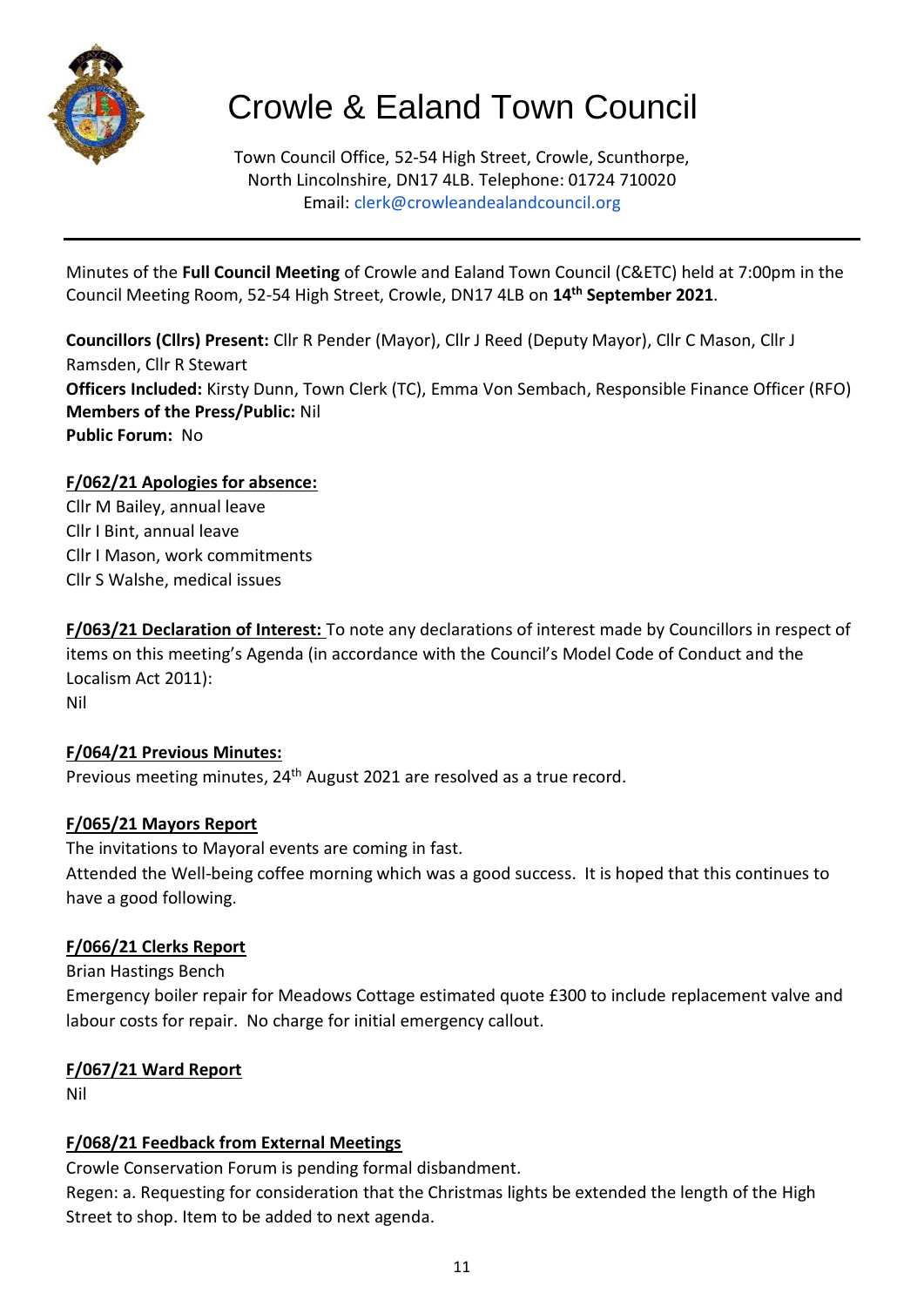- b. TC has ordered the Regen wreath on order as normal.
- c. Grant applications from Regen and Christmas Lights are inbound.
- d. News deadline is 24<sup>th</sup> September.
- e. Council to include Remembrance and new councillor introduction.
- f. Jubilee Gardens flower beds to be refreshed.
- g. Fire safety to be reviewed.
- Peatland Railway event was very successful. Children were able to

Playing Fields grant is expected soon which will be used to fund car parking which will alleviate Godnow Road problems.

The Community Cinema is back open from Fri showing A Royal Night Out and continues 3rd Fri of every month.

#### **F/069/21 Action Plan Update**

Item 2: Items listed on the park report authorised for purchase and 2 x titan inspection and repair up to the cost of £1000.

Item 4: Chapel Restoration still progressing nicely. Electrics due to be connected  $21^{st} - 23^{rd}$  September. Item 6: Youth Council invites gone out to schools. Received response from The Axholme Academy and positive feedback from Crowle Primary.

Item 7: Solar signs on order.

#### **F/070/21 Finance Reports & Updates**

Received and resolved the following:

- a. The financial report
- b. Budgets Vs actuals Monthly/Quarterly/Running total/Annual
- c. Bank reconciliation including Equals cards
- d. Accounts for payments
- e. Amended Insurance quote and documentation

#### **F/071/21 Policies for Review and Adoption**

The following policies were reviewed and adopted:

- a. Equal Opportunities
- b. Personnel Committee Terms of Reference
- c. Town & Parish Code of Conduct
- d. Risk Register

#### **F/072/21 Manor Park/Crowle Cemetery Cover for Staff Absence**

Item to be brought back when staff absences are diarised.

#### **F/073/21 Planning Applications**

| PA/2021/1416 | Planning permission to vary conditions 1 & 5 of PA/2017/352 to include new<br>window openings to plots 8 & 9 and larger garages to Plots 1, 5 & 6, Land Off,<br>Access Road to Leisure Complex and Industrial Site, Ealand<br>http://www.planning.northlincs.gov.uk/plan?ref=PA/2021/1416 |
|--------------|-------------------------------------------------------------------------------------------------------------------------------------------------------------------------------------------------------------------------------------------------------------------------------------------|
| PA/2021/1002 | Application for approval of reserved matters (access, appearance, landscaping,<br>layout and scale) pursuant to outline application PA/2020/915 dated<br>09/09/2020to erect a dwelling, land adjacent to The Cobbles, Bowling Green<br>Lane, Crowle,<br><b>DN174NL</b>                    |